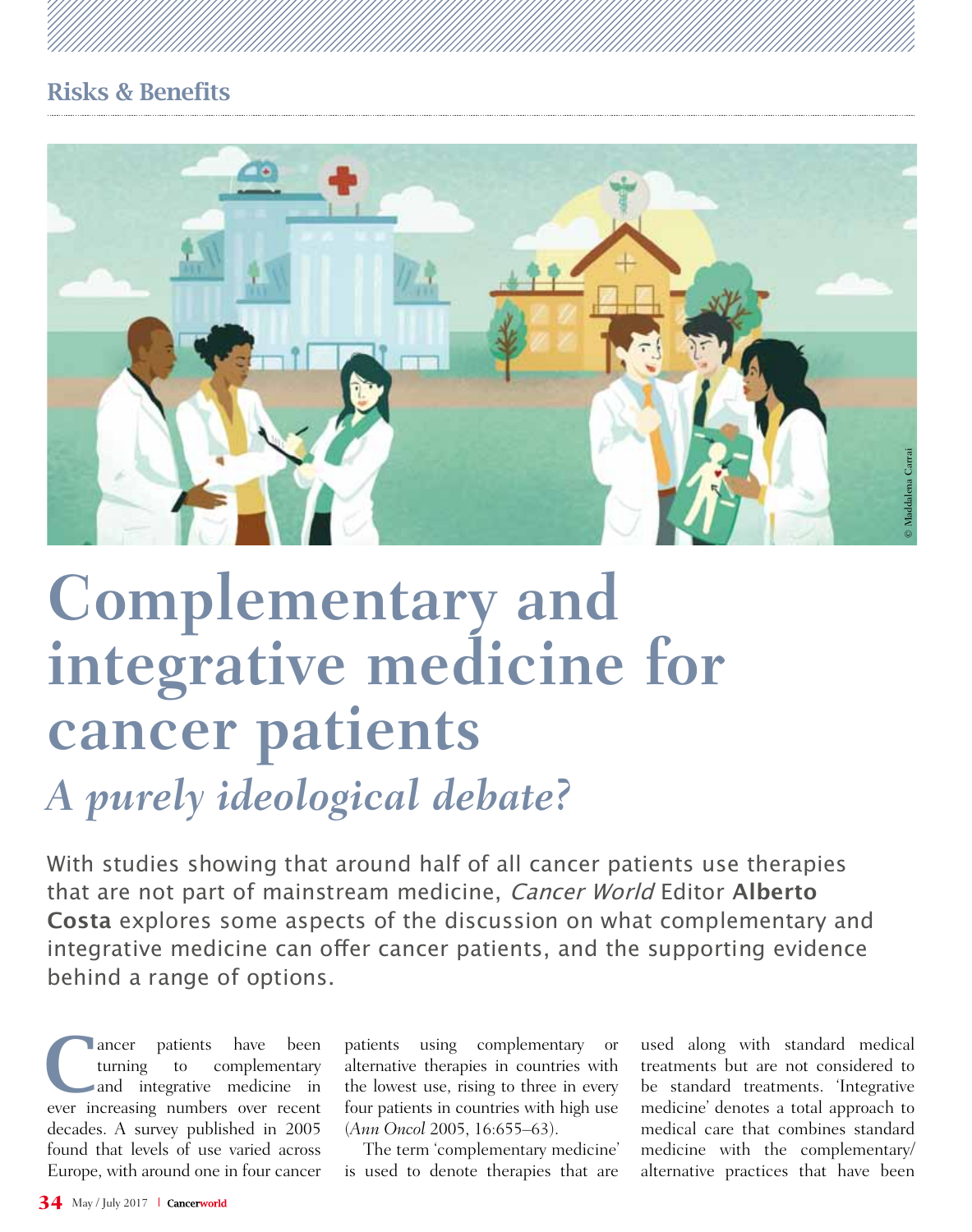shown to be safe and effective. They treat the patient's mind, body, and spirit.

Integrative medicine is interdisciplinary, using the skills of several healthcare disciplines through referral and consultation. It emphasises using the individual's capacity for self-healing in an approach that is personalised, collaborative and comprehensive.

The National Center for Complementary and Integrative Medicine (NCCIM), within the US National Institutes of Health, includes a range of therapeutic approaches under the heading of complementary and integrative medicine, many of which are listed in the table below.

NCCIM distinguishes between natural products and mind–body practices, and defines its own role as determining, "through rigorous scientific investigation", the usefulness and safety of complementary and integrative health interventions and their roles in improving health and healthcare.

Complementary and integrative (CIM) approaches are more likely to be used by female patients, and those who are younger, white, more highly educated and on a higher income.

Patients use these types of therapy for many reasons, including improving physical symptoms, supporting emotional health, boosting the immune system and improving quality of life. Some patients use CIM to relieve the side effects of conventional cancer treatments or to obtain a more holistic treatment, while others may be hoping to gain better control of their disease.

#### CIM use in breast cancer

Women with breast cancer have particularly high rates of use of complementary, integrative and alternative therapies. The European Society of

Breast Cancer Specialists (EUSOMA) published a report and recommendations on the use of complementary and alternative medicine (CAM) in caring for patients with breast cancer (*Eur J Cancer* 2006, 42:1702–10; *ibid* 1711– 14; *Eur J Cancer* 2012, 48:3355–77). These recommend that all patients with breast cancer should be treated by multidisciplinary teams that provide the best chances of cure, palliation, and psychosocial and spiritual support.

The recommendations also suggest that clinical case histories and randomised trials should contain modules that identify patients' belief systems about complementary and alternative medicine, and establish whether it is being used concurrently, and support open and factual discussions about it.

A study of the use and experiences of complementary and alternative medicine (CAM) among breast cancer patients stated that the findings "underscore the results obtained in other studies, such as high overall use of CAM in breast cancer patients and the association of CAM use with younger age, higher education and more advanced clinical stages," adding that, "This study clearly demonstrates the role of information sources outside the medical system, sometimes reinforced by negative experiences within the oncology speciality system," (*Eur J Cancer* 2012, 3133–39).

"Given the prevalence of CAM use and the restraints patients felt," the authors conclude, "every attempt should be made by oncologists to initiate communication about CAM pro-actively (including the provision of information regarding possible supportive options and cautioning about the potential harm of some of these therapies), rather than letting breast cancer patients slip into an alternative world seemingly detached from conventional medicine, where

patients rely mainly on the advice given by other patients, family members and friends or on information extracted from the internet."

Clinical practice guidelines have also been published on the use of integrative therapies in the supportive care of patients treated for breast cancer (*JNCI Monographs* 2014, 50:346– 58), on the use of complementary therapies and integrative medicine in lung cancer (*Chest* 2013, 143 (5 Suppl):e420–36) and on exercise for cancer survivors (*Med Sci Sports Exerc*  2010, 42:1409–26).

#### CIM use in advanced disease: the case of pancreatic cancer

With so many new drugs being introduced into clinical practice to prolong survival in advanced cancer,

#### **Complementary and integrative approaches\***

- □ Aromatherapy
- □ Chiropratic/Osteopathy
- □ Hypnotherapy/Guided Imagery
- □ Yoga/Meditation
- □ Massage
- □ Music and Dance therapy
- $\n **Biof**$ eedback
- □ Ayurvedic medicine
- □ TCM [Traditional Chinese Medicine] – Acupuncture
- □ Homeopathy
- □ Phytotherapy
- □ Qi gong Tai chi
- □ Reiki
- □ Reflexology
- □ Diet Supplementation

\*Some of the treatments included in the CIM definition used by the US National Institutes for Health NCCIM (https:// nccih.nih.gov/health/integrativehealth#integrative)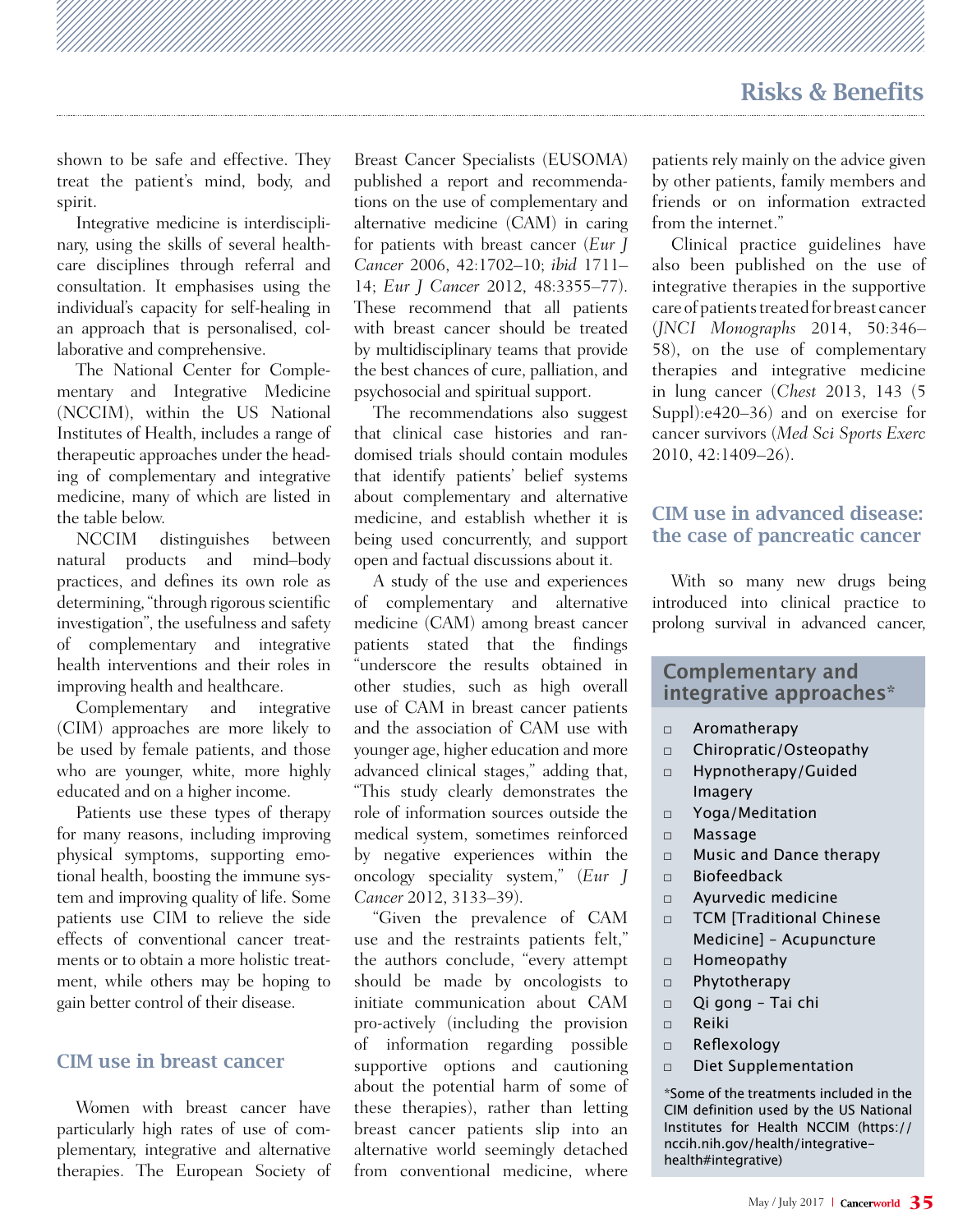#### **Viscum album extracts in advanced pancreatic cancer**



2017, states: "The use of mistletoe as a treatment for people with cancer has been investigated in clinical studies. Reports of improved survival and/ or quality of life have been common, but nearly all of the studies had major weaknesses that raise doubts about the reliability of the findings. At present, the use of mistletoe cannot be recommended outside the context of well-designed clinical trials. Such trials will be valuable to determine more clearly whether mistletoe can be useful in the treatment of specific subsets of cancer patients."

#### Flashpoints in the CAM/CIM debates

While the potential of mind–body therapies such as Tai chi, meditation and massage to improve patient wellbeing attracts little controversy, the same cannot be said for all complementary and alternative therapies.

#### *Alternative or complementary?*

The key message to cancer patients is that using alternatives to standard proven therapies to treat the cancer is extremely risky – *Cancer World* has republished two articles by Bernhard Albrecht, a German doctor-journalist who investigated the tactics used by people who promote these sorts of 'alternative anti-cancer treatments' ('In the jungle of the miracle healers', *Cancer World* 50 Sept–Oct 2012, 'Dangerous healers', *Cancer World* 69 Nov–Dec 2015).

Complementary therapies, by contrast, taken in addition to standard approved anti-cancer treatments, could be beneficial or ineffective, but they could also be harmful if they interact biologically with the standard treatments. The advice to patients is: "Always inform your doctor about what

#### The findings of a prospective trial of 220 patients with metastatic pancreatic cancer randomised to Viscum album L extract or placebo

VaL – Viscum album L extract

Source: W Tröger et al (2013) Eur J Cancer 49:3788-97, republished with permission from Elsevier

the whole perception of metastatic disease is changing. From the passive resignation of the past, clinical oncology is moving to a point in which the fight against the disease continues well beyond the transition to the metastatic stage, no matter how much this will cost, both financially and emotionally for patients and their caregivers.

Example 1<br>
The findings of randomised to<br>
VaL - *Viscum albu*<br>
Source: W Tröger<br>
the whole pedisease is changed<br>
resignation of the stage, no mat<br>
against the stage, no mat<br>
cost, both final<br>
for patients and With the new With the exorbitant price tag new drugs attach to every additional month of survival, it may be expected that people will increasingly turn to alternatives in the hope of obtaining similar results. One potential candidate will be mistletoe which, alongside other natural compounds such as curcumin, has been used medicinally for thousands of years and is a key part of some complementary/alternative practitioners' armoury.

A quite surprising paper on mistletoe (*Viscum album* extract) in advanced pancreatic cancer was quietly published a few years ago by the *European Journal of Cancer*. This is the official journal of EORTC (European's leading cancer clinical trials organisation), EUSOMA, (the European Society of Breast Cancer Specialists) and ECCO (representing Europe's professional cancer societies), whose editor in chief, Lex Eggermont, has a strong reputation for both his rigorous scientific approach and his attention to the emerging field of immuno-oncology in advanced disease.

The paper describes a significant survival benefit in a prospective randomised phase III trial in 220 patients with locally advanced or metastatic pancreatic cancer, with a median overall survival of 4.8 months for patients receiving *Viscum album* L extract compared with 2.7 months for patients on no anti-cancer therapy (HR 0.49, 95%CI 0.36–0.65) (*Eur J Cancer* 2013, 49:3788–97; see figure above).

On the other hand, a very recent statement by the US National Cancer Institute's PDQ (Physician Data Query service), updated on February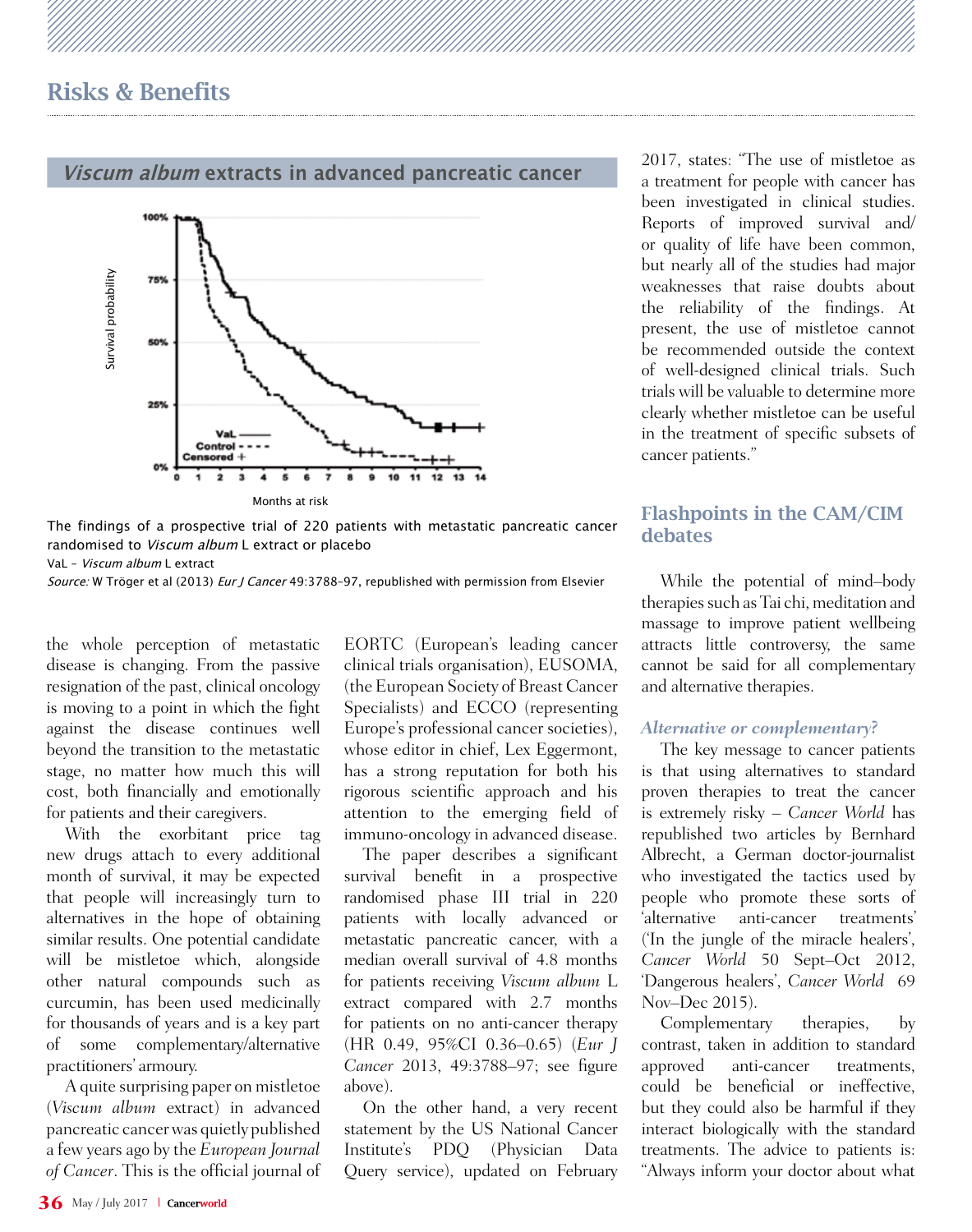## Risks & Benefits

else you are taking," – and the advice to doctors is: "Take the initiative in opening up that conversation."

#### *Homeopathy*

The scientific rationale behind homeopathy, an approach based on the principle of 'curing like with like', and involving the use of highly diluted<br>substances. continues to attract continues particular controversy.

The most authoritative agencies and medical organisations in the world agree that there is currently no good evidence to show that homeopathy is effective.

Cancer Research UK notes on its website that homeopathy is one of the most common complementary therapies used by people with cancer, but advises that, "Although there have been many research studies into homeopathy there is no scientific or medical evidence that it can prevent cancer or work as a cancer treatment."

The role some homeopaths, among others, play in promoting an anti-vaccination agenda has attracted particular controversy (*Focus Altern Complement Ther* 2011, 16:110–4), though the British Homeopathic Association, for instance, states on its website that "immunisation should be carried out in the normal way using the conventional tested and approved vaccines," (www. britishhomeopathic.org/media-centre/ vaccinations-statement).

A similar charge is also laid against some in the anthroposophic medicine community, whose voices have been heard alongside elements in the homeopathic community in recent vaccine debates.

Opponents of vaccinations often support their position by citing a 1999 study published in *The Lancet* (vol 353, pp 1485–8)*.* The study found a significant trend (*P*=0.01) for an inverse relation between the number of anthroposophic lifestyle characteristics (including fewer **A complicating factor**



Some aspects of anthroposophic and homeopathic philosophy have been used by opponents of vaccination to justify their assertions. Concerns that engaging on a scientific level with certain strands of complementary and alternative practitioners could be presented by the anti-vaccine lobby as lending credibility to their arguments can be a deterrent to dialogue.

vaccinations) and a reduced risk of atopy (tendency to allergic diseases) in children. The credibility of the paper has been questioned by some who argue that the decision to publish the study was influenced by the fact that Prince Charles, heir apparent to the British throne, is a follower of homeopathy and anthroposophy, and that he supported some research on the topic.

However, in 2005 the same journal published an issue with a cluster of articles accompanied by an editorial entitled 'The end of homeopathy', calling for "doctors to be bold and honest with their patients about homeopathy's lack of benefit, and with themselves about the failings of modern medicine," (vol 366, p 690).

#### Selling remedies without evidence

More than a few of our readers will certainly remember that many thousands of breast cancer patients were treated with high-dose chemotherapy supported by bone marrow transplantation as a result of a trial that was later found to contain false data from one of the collaborative centres.

And more than one centre treated breast cancer patients with intraoperative radiotherapy (IORT) long before the relevant randomised clinical trials were finished. As it turned out, the conclusions of the trials were negative, so those centres are no longer using IORT. The upshot, however, is that patients received an unproven treatment, which they even had to pay for themselves, as public healthcare providers, rightly, do not reimburse unproven treatments.

The list continues, as does the number of 'scientific' papers that are published and subsequently retracted, because of their flawed or fraudulent data – with high impact factor journals no less guilty than the rest. (More details of article retractions can be found at http://retractionwatch.com/ together with information about the worryingly high number of retracted papers that continue to be cited in the literature.)

So, the first important conclusion that can be drawn on this complicated issue is that we need to engage with the science rather than simply engaging in battles of references and counterreferences.

The case of curcumin is emblematic: highly publicised in the media all over the world, it was recently classified as both a PAINS (pan-assay interference compounds) candidate, and an IMPS (invalid metabolic panaceas) candidate. "The activity of curcumin *in vitro* and *in vivo* has been tested in >120 clinical trials of curcuminoids against several